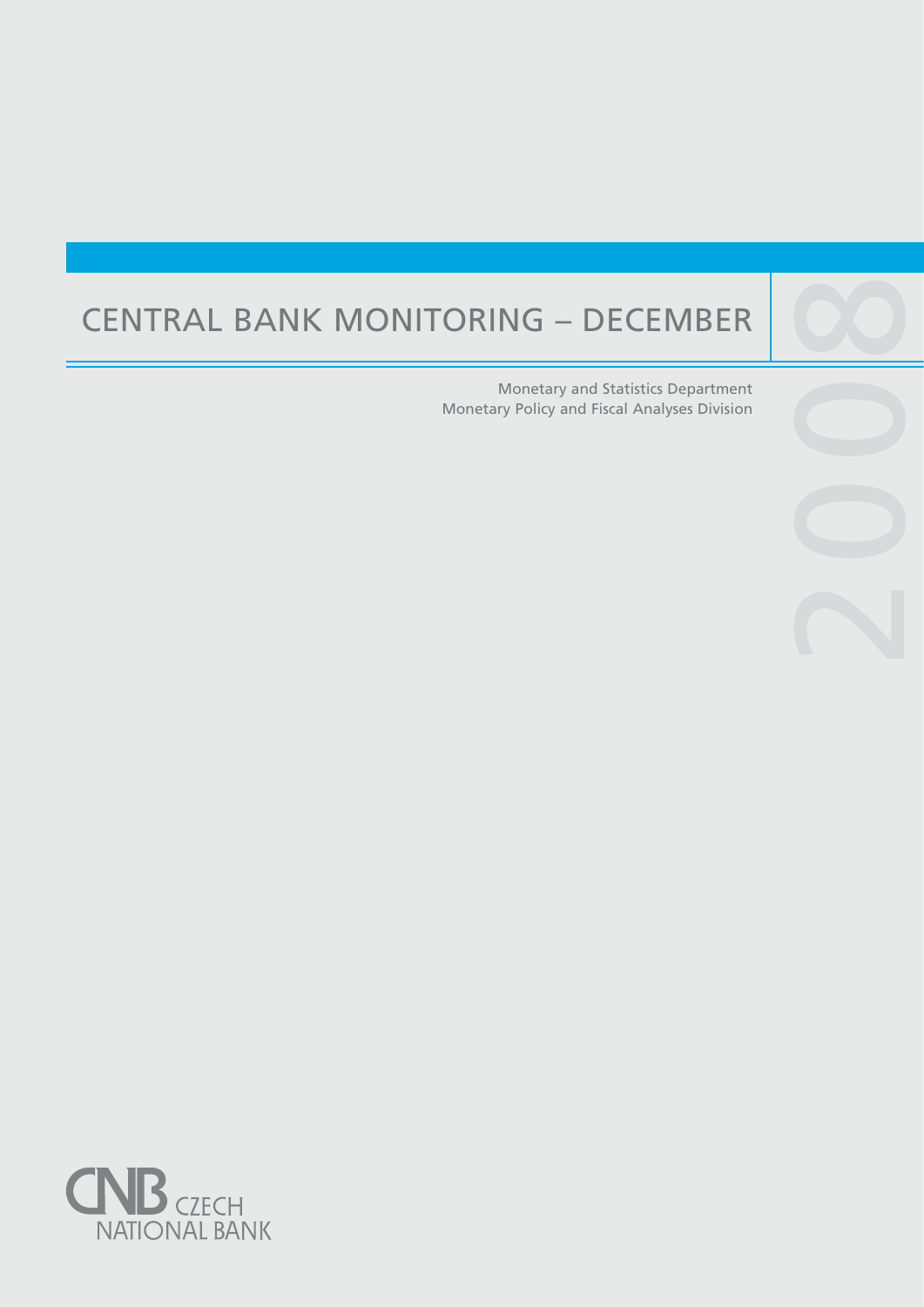## **In this issue**

 **ECB and Fed** 

*The past three months have seen an escalation of the financial crisis. Several major financial institutions have collapsed and the global financial system has been shaken to its foundations. The crisis is hitting more and more countries and central banks. This issue, therefore, is devoted mostly to the financial crisis. Central banks in all the countries under review except Hungary took individual and coordinated action to ease monetary policy as the crisis escalated, responding to concerns of a sharp deterioration in economic growth and to falling inflation. In Spotlight we tell the entire tale of the financial crisis from its initial causes to the present time. Our selected speech is Lars Nyberg's address on the challenges to be faced following the current crisis.* 

# **1. Latest monetary policy developments at selected central banks**

| LUD anu ruu                          |                                                                   |                                                                          |                                                                                                                                                                                                                                             |
|--------------------------------------|-------------------------------------------------------------------|--------------------------------------------------------------------------|---------------------------------------------------------------------------------------------------------------------------------------------------------------------------------------------------------------------------------------------|
|                                      | Euro area (ECB)                                                   | <b>USA (Fed)</b>                                                         | The <b>ECB</b> cut its key rate                                                                                                                                                                                                             |
| Inflation target                     | $< 2\%$ <sup>1</sup>                                              | n.a.                                                                     | by 1.75 p.p. to $2.50\%$<br>during the quarter, once<br>an extraordinary<br>at<br>meeting (8 Oct) at which<br>it agreed jointly with<br>banks of the G10 nations<br>(the Fed, the Bank of<br>Canada, the BoE, the<br>Riksbank and the Swiss |
| MP meetings<br>(rate changes)        | 2 Oct (0.00)<br>8 Oct (-0.50) C<br>6 Nov (-0.50)<br>4 Dec (-0.75) | 16 Sep (0.00)<br>29 Sep (0.00) E<br>8 Oct (-0.50) C<br>28-29 Oct (-0.50) |                                                                                                                                                                                                                                             |
| Current basic rate                   | 2.50%                                                             | $1.00\%$                                                                 |                                                                                                                                                                                                                                             |
| Latest inflation                     | 2.1% (Nov 2008) <sup>2</sup>                                      | 3.7% (Oct 2008)                                                          |                                                                                                                                                                                                                                             |
| <b>Expected MP meetings</b>          | 15 Jan<br>5 Feb<br>5 Mar                                          | 15-16 Dec<br>$27 - 28$ Jan                                               |                                                                                                                                                                                                                                             |
| Other expected events                | 5 Mar: publication of<br>forecast                                 | 14 Jan: publication of<br>Beige Book                                     | National Bank) to take<br>coordinated action to                                                                                                                                                                                             |
| Expected rate movements <sup>3</sup> |                                                                   |                                                                          | <i>(continued below charts)</i>                                                                                                                                                                                                             |



 $^1$  ECB definition of price stability; <sup>2</sup> preliminary estimate; <sup>3</sup> direction of expected change in rates in coming quarter taken from Consensus Forecasts survey; C denotes coordinated monetary policy decision; E denotes extraordinary meeting

ease monetary policy by reducing key rates by 0.50 p.p. This measure was justified by a moderation of inflationary pressures due to declining commodity prices and worsening economic growth prospects caused by the significant intensification of the financial crisis. The ECB's second rate cut of 0.50 p.p. at the start of November was communicated in a similar vein against the background of a broadly stable price outlook and a then declining rate of inflation. The new, more intense phase of the financial crisis was ushering in a greater-than-expected dampening of euro area and global demand, and it was to the sharp slowdown in economic activity that the ECB responded by cutting rates significantly in December as well. The **Fed** lowered its key rate twice in a row, by 0.50 p.p. to 1%. The first reduction was part of the coordinated action taken by the banks of G10 nations. The second monetary policy easing came in response to a continuing rapidly deteriorating outlook for economic activity.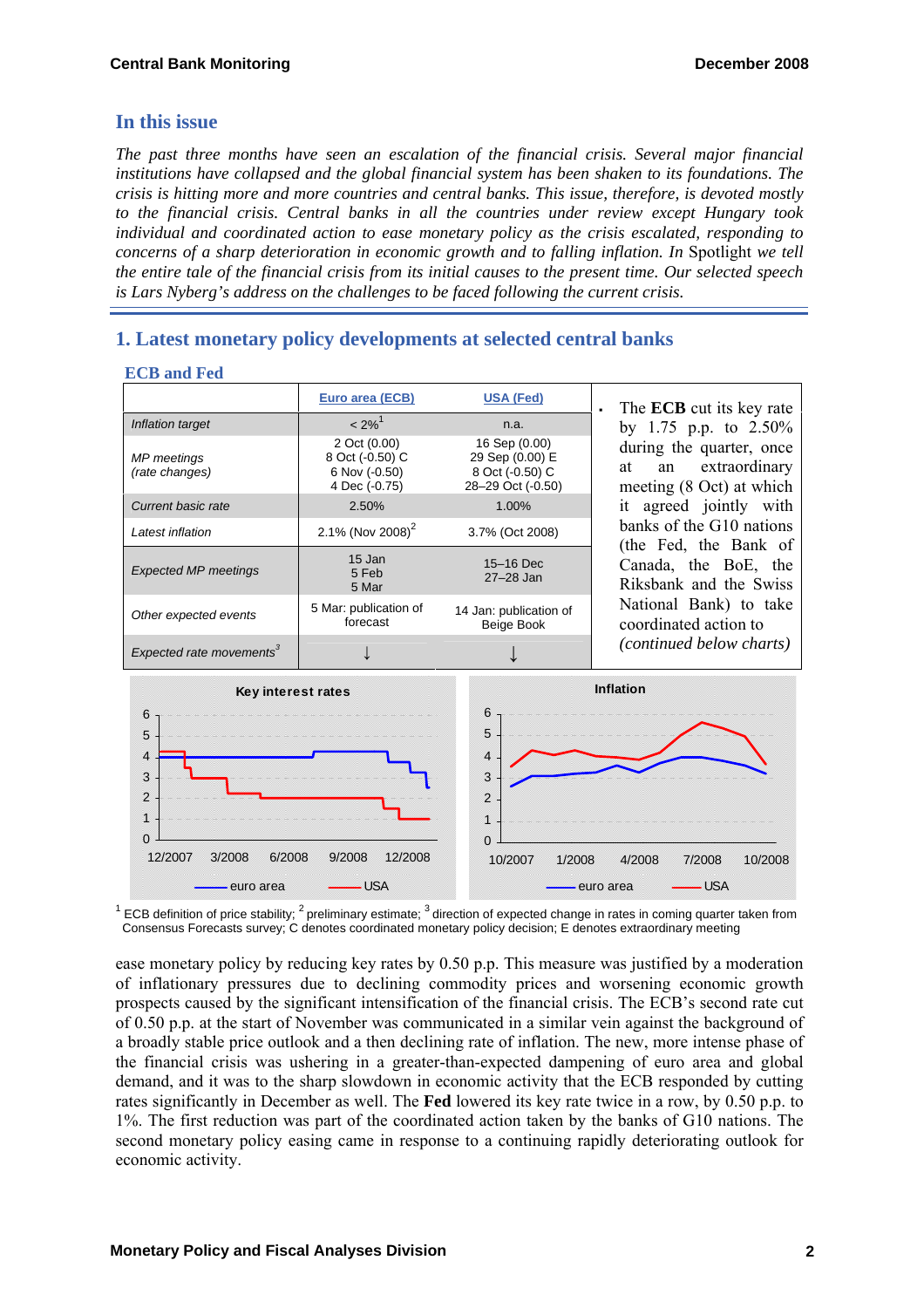|                                      | <b>Slovakia (NBS)</b>                                                    | <b>Hungary (MNB)</b>                                                 | <b>Poland (NBP)</b>                                       |
|--------------------------------------|--------------------------------------------------------------------------|----------------------------------------------------------------------|-----------------------------------------------------------|
| Inflation target                     | < 2%                                                                     | 3.0%                                                                 | 2.5%                                                      |
| <b>MP</b> meetings<br>(rate changes) | 30 Sep $(0.00)^4$<br>28 Oct (-0.50)<br>11 Nov (-0.50) E<br>25 Nov (0.00) | 29 Sep (0.00)<br>20 Oct (0.00)<br>22 Oct (+3.00) E<br>24 Nov (-0.50) | 23-24 Sep (0.00)<br>28-29 Oct (0.00)<br>25-26 Nov (-0.25) |
| Current basic rate                   | 3.25%                                                                    | 11.00%                                                               | 5.75%                                                     |
| Latest inflation                     | 5.1% (Oct 2008)                                                          | 5.1% (Oct 2008)                                                      | 4.2% (Oct 2008)                                           |
| <b>Expected MP meetings</b>          | 19 Dec                                                                   | 21 Jan<br>25 Feb                                                     | $27 - 28$ Jan<br>24-25 Feb                                |
| Other expected events                |                                                                          | 25 Feb: publication of IR <sup>5</sup>                               | 2nd half of Feb:<br>publication of IR <sup>5</sup>        |
| Expected rate movements <sup>3</sup> |                                                                          |                                                                      |                                                           |

#### **Central European economies**



 $4$  The NBS decides on rates once a week; the dates given correspond to the expected dates of discussion of the Situation Report; 5 Inflation Report; E denotes extraordinary monetary policy meetings

The **NBP** reduced its key rate by 0.25 p.p. to 5.75% in reaction to a deteriorating outlook for the domestic economy, due primarily to slowing economic activity in the USA, the euro area and the UK and to declining food and commodity prices. In its decision the NBP also took account of the deepening financial crisis and the related rise in refinancing costs and worsening credit availability.

The **NBS** followed the rate cut in the euro area, lowering its rates by 1 p.p. to the ECB level of 3.25% owing to the need to synchronise the Slovak financial environment with the euro area. Slovakia is to enter the euro area at the start of next year, so this is the final issue of *Monitoring* covering Slovakia separately.

The **MNB** raised its interest rates by a full 3 p.p. in October in response to an unexpected sudden depreciation of the forint [\(at the time of the MNB's intervention the forint was at a historical low](http://www.ecb.int/stats/exchange/eurofxref/html/eurofxref-graph-huf.en.html) [against the euro](http://www.ecb.int/stats/exchange/eurofxref/html/eurofxref-graph-huf.en.html)). The MNB left its key rate unchanged at its regular meeting on 20 October, but implemented an extraordinary increase two days later in the light of growing adverse conditions in the foreign exchange market. For the Hungarian economy, the strong depreciation of its currency means among other things higher refinancing costs for external debt and foreign currency loans. These problems will in all probability lead to a recession in Hungary. The extraordinary interest rate hike was partially adjusted at the November meeting, when the MNB lowered its rates by 0.50 p.p. in response to a calming of the foreign exchange market situation and a fall in the expected rates of inflation and economic growth due to the crisis in the Hungarian economy.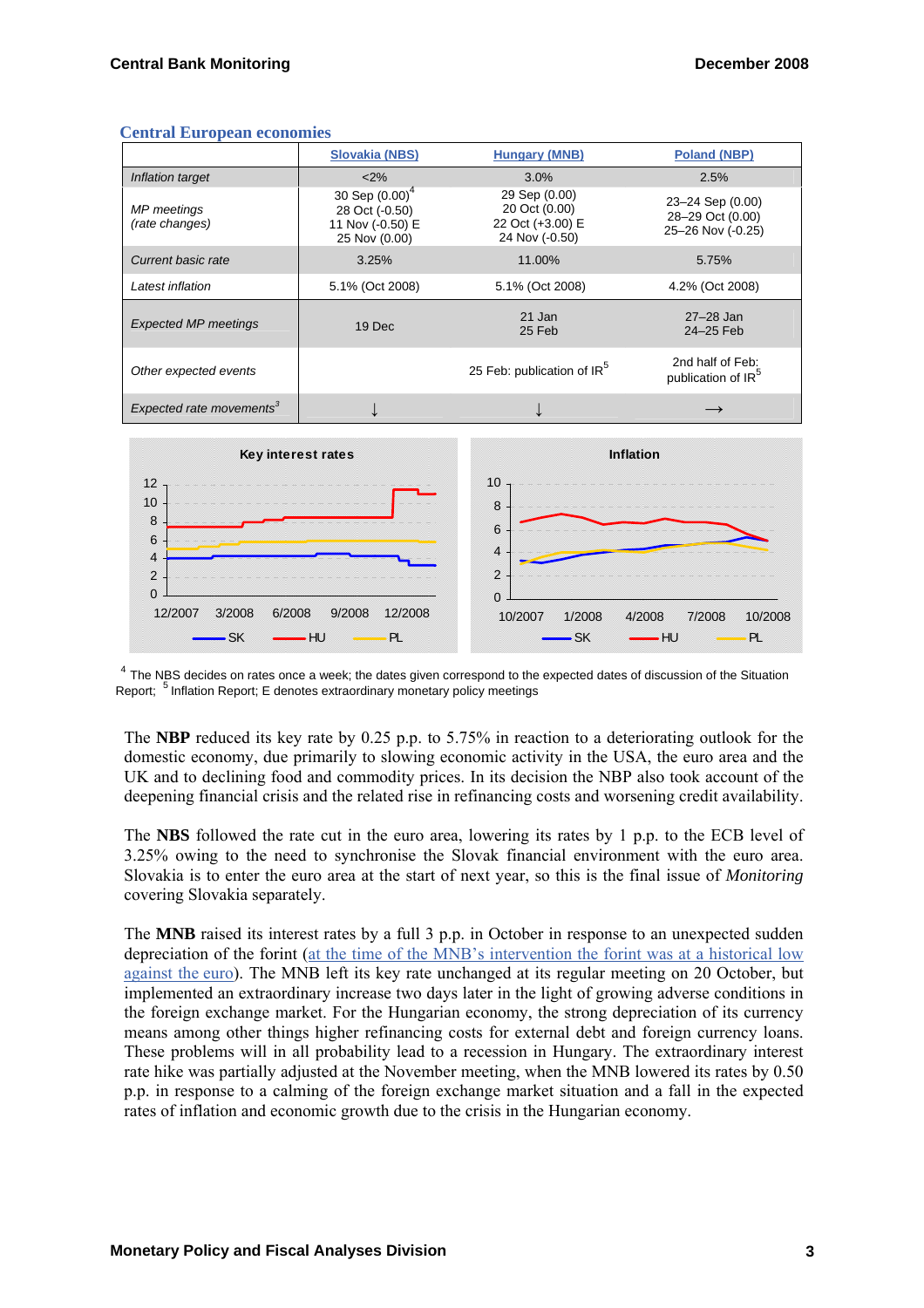|                                      | $\overline{\phantom{a}}$                                |                                                         |                                                   |
|--------------------------------------|---------------------------------------------------------|---------------------------------------------------------|---------------------------------------------------|
|                                      | <b>United Kingdom (BoE)</b>                             | <b>Sweden (Riksbank)</b>                                | <b>New Zealand (RBNZ)</b>                         |
| Inflation target                     | 2%                                                      | 2%                                                      | 2%                                                |
| MP meetings<br>(rate changes)        | 8-9 Oct (-0.50) C<br>5-6 Nov (-1.50)<br>3-4 Dec (-1.00) | 8 Oct (-0.50) C<br>23 Oct (-0.50)<br>3 Dec (-1.75)      | 11 Sep (-0.50)<br>23 Oct (-1.00)<br>4 Dec (-1.50) |
| Current basic rate                   | 2.00%                                                   | 2.00%                                                   | 5.00%                                             |
| Latest inflation                     | 4.5% (Oct 2008)                                         | 4.0% (Oct 2008)                                         | 5.1% (2008 Q3)                                    |
| <b>Expected MP meetings</b>          | $7 - 8$ Jan<br>$4-5$ Feb<br>$4-5$ Mar                   | 10 Feb                                                  | 29 Jan                                            |
| Other expected events                | 11 Feb: publication of<br>IR <sup>5</sup>               | 11 Feb: publication of<br><b>Monetary Policy Report</b> |                                                   |
| Expected rate movements <sup>3</sup> |                                                         |                                                         |                                                   |

|  |  | Other selected inflation-targeting countries |  |
|--|--|----------------------------------------------|--|
|--|--|----------------------------------------------|--|



The **BoE** lowered its key interest rate three times in a row, the first time by 0.50 p.p. in the coordinated reduction by central banks, the second time by 1.50 p.p., and the third time in December by 1.00 p.p. to 2%. The second and third sizeable cuts came in reaction to a substantial downward shift in the prospects for inflation resulting from a deterioration in the outlook for economic growth at home and abroad coupled with a fall in commodity prices. According to the November *Inflation Report*, there was a risk of inflation undershooting the inflation target in the medium term. Moreover, the UK banking system experienced strong shocks in the past quarter, when the BoE and the government intervened with strong measures to restore stability in the sector (see *Spotlight*).

The **RBNZ** lowered its key rate three times in a row, by 0.50 p.p., 1.00 p.p. and 1.50 p.p. to 5.00%, owing to a sizeable deterioration in the outlook for domestic economic growth. The decisions were shaped by the ongoing financial crisis (less readily available credit) and the marked deterioration in the outlook for global growth. The RBNZ said that the cumulative reduction in rates had taken monetary policy to an expansionary position and should keep inflation from falling below the target band.

The **Riksbank** also reduced interest rates three times in a row – twice by 0.50 p.p. and in early December by 1.75 p.p. to 2%. The large December cut was a reaction to an unexpectedly rapid deterioration in economic activity. By reducing its key rate, the Riksbank wants to dampen the impact of the financial crisis on the real economy and keep inflation near the inflation target of 2%.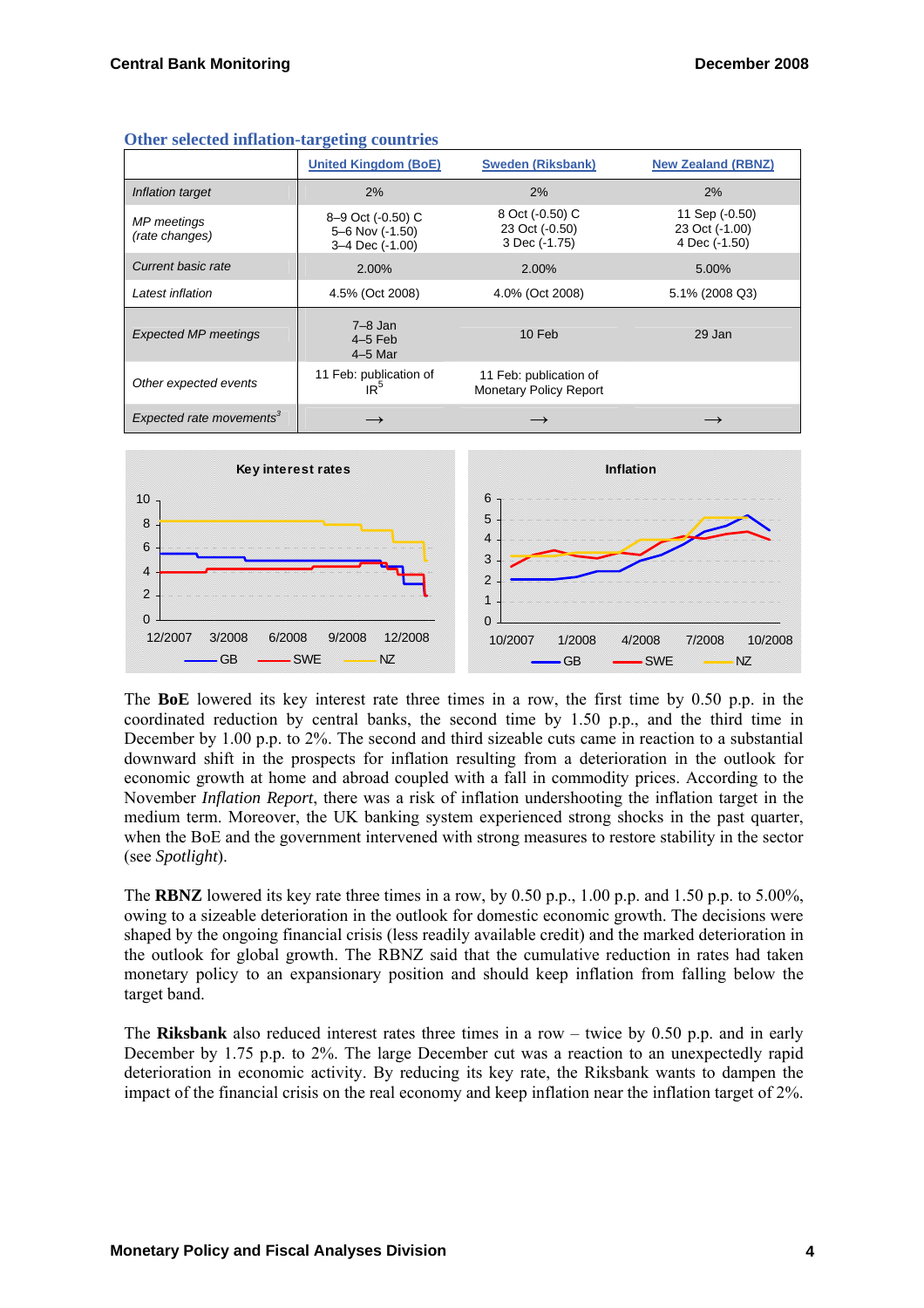## **2. News**

#### **[Coordinated interest rate cuts by G10 central banks](http://www.ecb.int/press/pr/date/2008/html/pr081008.en.html)**

The Bank of Canada (BoC), the Bank of England (BoE), the European Central Bank (ECB), the Federal Reserve (Fed), Sveriges Riksbank and the Swiss National Bank (SNB), supported by the Bank of Japan (BoJ), took coordinated action to ease the monetary conditions by reducing interest rates by 0.50 p.p. on 8 October 2008.

#### **[Coordinated provision of dollar liquidity](http://www.bankofengland.co.uk/publications/news/2008/065.htm)**

Central banks (the Fed, the BoE, the BoC, the ECB, the BoJ and the SNB) on 7 October 2008 announced a coordinated increase in the number of dollar auctions. Two 28-day and 84-day term auctions, to be held before the year-end, were tentatively announced. A [week later](http://www.bankofengland.co.uk/publications/news/2008/069.htm) further dollar auctions were announced, this time 7-day auctions conducted by the ECB, the BoE and the SNB at fixed interest rates for full allotment. These operations are tied to swap lines with the Fed.

#### **[ECB changes tender procedure](http://www.ecb.int/press/pr/date/2008/html/pr081008_2.en.html)**

The tender procedure for the main refinancing operations was previously carried out through a variable rate tender procedure (minimum bid rate). Effective 15 October 2008, these operations are carried out with full allotment at a fixed rate equal to the ECB's key rate (currently 3.75%).

#### **[Fed creates new Term Asset-Backed Securities Loan Facility \(TALF\)…](http://www.federalreserve.gov/newsevents/press/monetary/20081125a.htm)**

On 25 November, the Fed announced the creation of a new facility to help market participants meet the credit needs of households and small businesses. The facility will support the issuance of assetbacked securities collateralised, for example, by student loans, auto loans and credit card loans.

#### **[…increases interest paid on reserves…](http://www.federalreserve.gov/newsevents/press/monetary/20081105a.htm)**

The Fed on 5 November announced that it would alter the formulas used to determine the interest rates paid to depository institutions on required reserve balances and excess reserve balances. The Fed will no longer deduct 10 b.p. and 35 b.p. respectively from these two rates, which are derived from the Fed's target federal funds rate, thus increasing the reserve remuneration. With this measure the Fed is trying to foster trading in the funds market at rates closer to its key rate.

#### **[…announces creation of Money Market Investor Funding Facility \(MMIFF\)…](http://www.federalreserve.gov/newsevents/press/monetary/20081021a.htm)**

On 21 October, the Fed announced the creation of a facility to support money market investors. The facility is designed to provide liquidity to such investors. It is essentially a Fed credit facility designed for special purpose vehicles created by private-sector companies (see *Spotlight*). The MMIFF complements the previously announced [Commercial Paper Funding Facility](http://www.federalreserve.gov/monetarypolicy/cpff.htm) (CPFF) and [Asset-Backed Commercial Paper Money Market Mutual Fund Liquidity Facility](http://www.federalreserve.gov/monetarypolicy/abcpmmmf.htm) (AMLF). These facilities are all intended to increase the availability of short-term credit.

#### **…provides more countries with swap lines…**

The Fed increased its reciprocal currency arrangement (swap line) with the [Bank of Japan](http://www.federalreserve.gov/newsevents/press/monetary/20081014d.htm) and later established a new \$15 billion swap line with the [RBNZ](http://www.federalreserve.gov/newsevents/press/monetary/20081028a.htm) as well as swap lines of \$30 billion each with the central banks of [Brazil, Mexico, South Korea and Singapore](http://www.federalreserve.gov/newsevents/press/monetary/20081029b.htm).

#### **[…and buys obligations related to mortgages and MBS](http://www.federalreserve.gov/newsevents/press/monetary/20081125b.htm)**

The Fed announced purchases of up to \$100 billion in obligations related to mortgages owned by government-sponsored enterprises (Fannie Mae, Freddie Mac and the Federal Home Loan Banks) and purchases of up to \$500 billion in mortgage-backed securities (MBS) backed by Fannie Mae, Freddie Mac and Ginnie Mae.

#### **[Financial support to largest U.S. insurer AIG](http://www.federalreserve.gov/newsevents/press/other/20081110a.htm)**

The Fed and the U.S. government on 10 October announced further measures to support the financial soundness of insurance company AIG. The measures were intended to strengthen AIG's capital structure, resolve liquidity issues, facilitate execution of the plan to restructure AIG and promote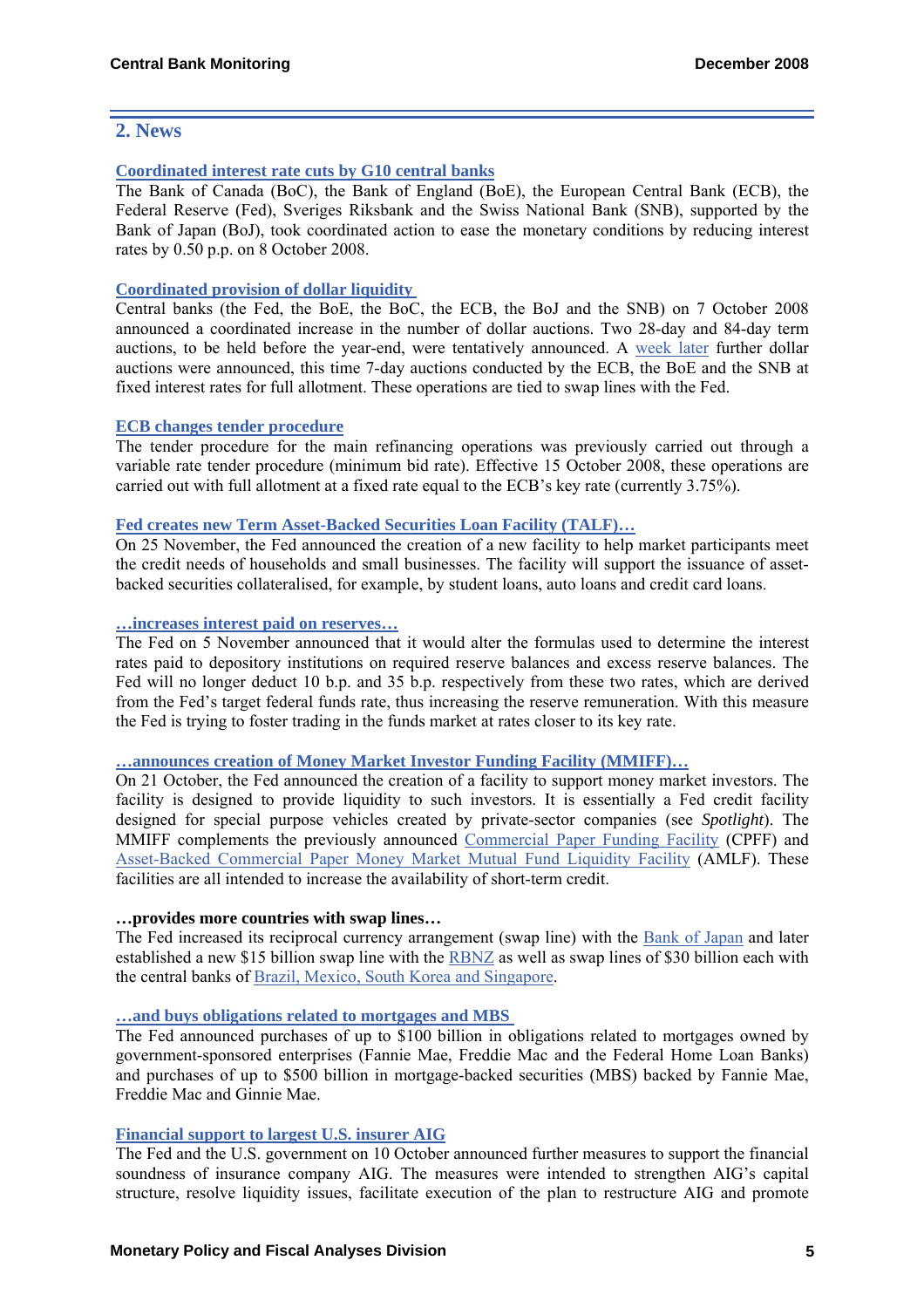market stability.

#### **Bankruptcy of Lehman Brothers**

On 15 September 2008, investment bank Lehman Brothers went bankrupt. The institution had total assets of more than \$600 billion and its bankruptcy is regarded as the moment when the crisis, which until that point had been regarded primarily as a localised liquidity crisis, turned into a global financial crisis. The U.S. government authorities decided not to enter the fray and not to finance Lehman Brothers. After this event, interbank market rates rose even higher on concerns of increased counterparty risk.

#### **[NBP and ECB agree on liquidity provision](http://www.ecb.int/press/pr/date/2008/html/pr081121.en.html)**

On 6 November 2008, the NBP and the ECB agreed on the provision of support to the NBP in the form of a facility to borrow up to  $\epsilon$ 10 billion. The agreement relates to repurchase transactions.

#### **[MNB introduces O/N currency swap…](http://english.mnb.hu/engine.aspx?page=mnben_eszkoztar_tenderek)**

In response to the adverse development of the forint, the Hungarian central bank on 16 October 2008 introduced an overnight forint-euro currency swap facility to provide forint and euro liquidity. The swap facility was introduced after the MNB and the ECB signed an agreement allowing the MNB to borrow up to  $\epsilon$ 10 billion from the ECB.

#### **[…and lowers reserve ratio…](http://english.mnb.hu/Engine.aspx?page=mnben_monet_kozlem&ContentID=11810)**

The MNB lowered its reserve ratio from 5% to 2% to support the liquidity of credit institutions.

#### **[…and Hungary gets loan from IMF, WB and EU](http://www.imf.org/external/np/sec/pr/2008/pr08275.htm)**

Hungary obtained a 17-month stand-by arrangement of \$15.7 billion (SDR 10.5 billion) from the IMF. The IMF loan is conditional on the implementation of budget stabilisation measures and on banking system stabilisation. Hungary obtained additional financing from the EU (\$8.1 billion) and the World Bank (\$1.3 billion) and will thus receive a total of [\\$25.1 billion,](http://www.reuters.com/article/GCA-CreditCrisis/idUSTRE49R3LT20081029) the largest loan provided to a single country since the start of the financial crisis.

#### **[Riksbank holds series of USD and SEK auctions](http://www.riksbank.com/templates/Page.aspx?id=29246)**

Sweden's Riksbank has in the past few months announced several liquidity-providing USD and SEK auctions and intends to continue doing so in line with the needs of the Swedish economy. The kronor term auctions have been increased in volume and are also being held with [6-month maturity](http://www.riksbank.com/templates/Page.aspx?id=29246). An overview of the Riksbank's measures can be found [here.](http://www.riksbank.com/templates/Page.aspx?id=29246)

## **Bank of England decides to change terms of [Special Liquidity Scheme…](http://www.bankofengland.co.uk/markets/sls/index.htm)**

The BoE [extended the drawdown period](http://www.bankofengland.co.uk/publications/news/2008/053.htm) for its Special Liquidity Scheme, under which banks can swap selected mortgage-backed assets for UK Treasury Bills, to 30 January 2009. It also [increased](http://www.bankofengland.co.uk/publications/news/2008/066.htm) [the total volume](http://www.bankofengland.co.uk/publications/news/2008/066.htm) of the scheme to £200 billion from the originally proposed £50 billion.

#### **[…and issues documentation on actions of BoE, govt and Financial Services Authority…](http://www.bankofengland.co.uk/financialstability/role/risk_reduction/banking_reform_bill/index.htm)**

## **[…and BoE Governor Mervin King sends letter to](http://www.bankofengland.co.uk/publications/news/2008/050.htm) Chancellor**

As the inflation rate in the 12 months to August 2008 was 4.7% (inflation target: 2%), the BoE Governor sent a letter to the Chancellor of the Exchequer as required by law. In the letter, the Governor explains why inflation was well above the target. In particular, he emphasises increases in the prices of food, oil, gas and electricity and rises in import prices caused by the depreciation of sterling.

#### **Iceland's banking sector collapses…**

Iceland's third-largest bank Glitnir was put into receivership on 9 October. The number-two bank Landsbanki was taken over by the state. The largest Icelandic bank Kaupthing was forced to accept a loan from Sweden and sell its Swedish banking business.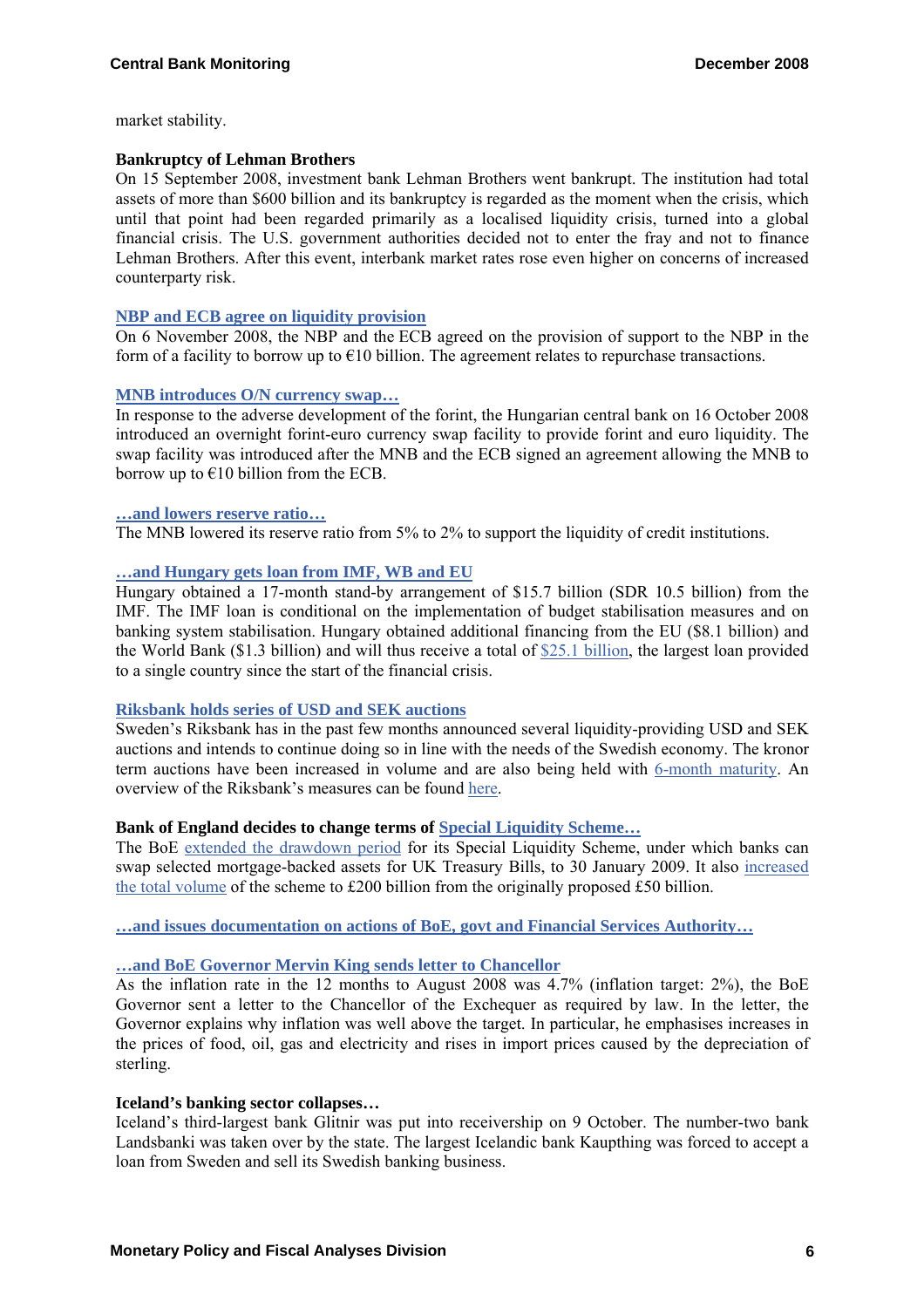**[…and the Central Bank of Iceland on 15 October lowered its policy rate by 3.5 p.p. to 12%](http://www.sedlabanki.is/?PageID=287&NewsID=1911)** and then on 28 October, after a meeting with international institutions and owing to the turbulence of the [Icelandic krona,](http://www.ecb.int/stats/exchange/eurofxref/html/eurofxref-graph-isk.en.html) raised it by 6 p.p. [to 18%](http://www.sedlabanki.is/?PageID=287&NewsID=1938). In addition, the bank responded to the dramatic development of the krona by issuing [rules for investing in foreign currencies.](http://www.sedlabanki.is/lisalib/getfile.aspx?itemid=6631) The rules are aimed at preventing capital outflows from the country.

#### **IMF lends to Ukraine and Iceland**

The IMF supported the Ukrainian economy by [providing a two-year stand-by arrangement](http://www.imf.org/external/np/sec/pr/2008/pr08271.htm) of \$16.4 billion (SDR 11 billion). Likewise, the [Icelandic economy received two-year financial support](http://www.imf.org/external/np/sec/pr/2008/pr08296.htm) of \$2.1 billion (SDR 1.4 billion) to restore confidence in the krona, stabilise the banking sector and ensure medium-term fiscal sustainability.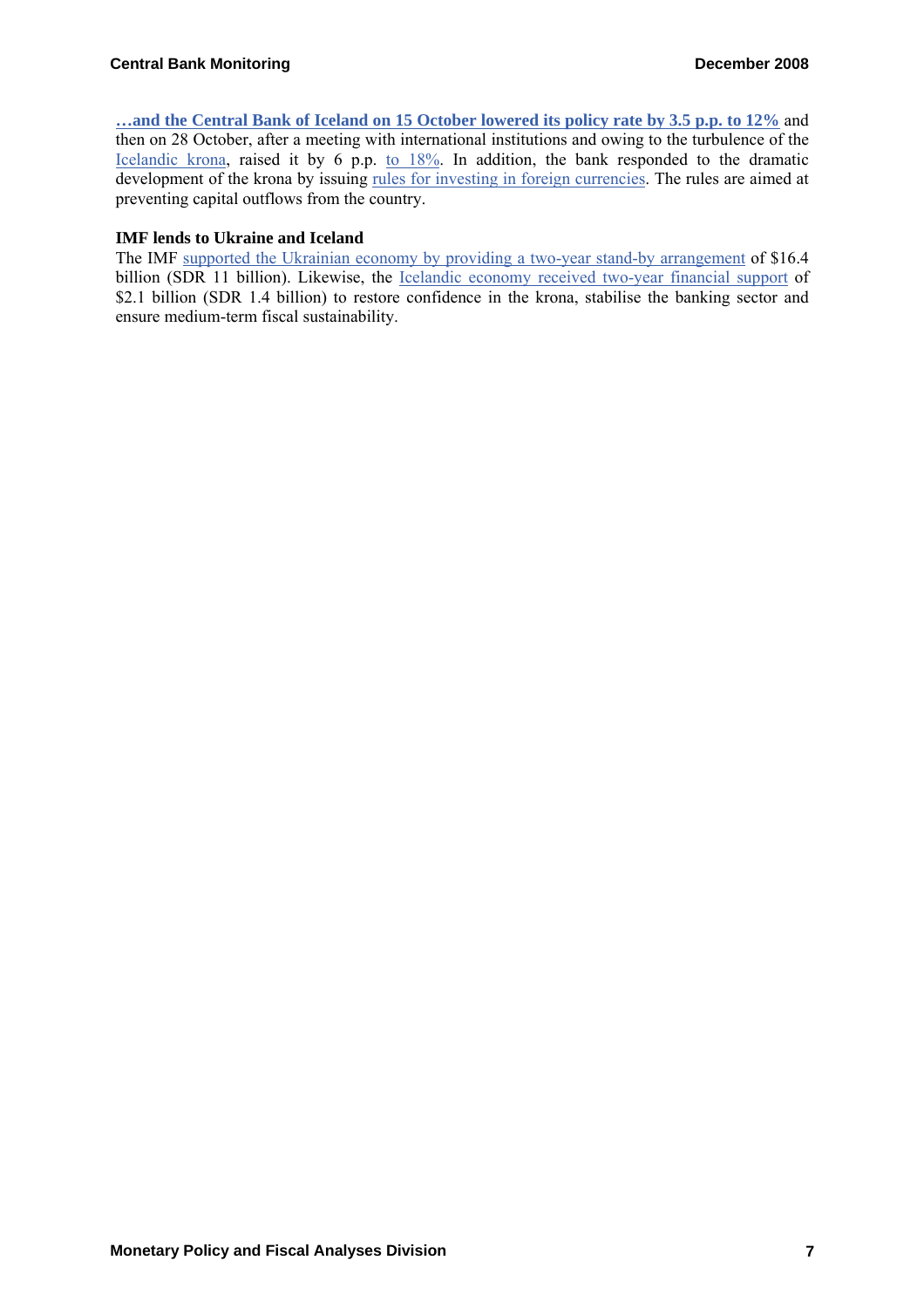### **3. Spotlight: The financial crisis – causes and consequences**

*For the third time since last September,* Spotlight *examines the global financial crisis. This time we set out to provide a comprehensive view of the context, causes, course and implications of the crisis, including the subsequent responses by economic policy authorities. The whole tale began with overoptimism regarding yields and risks, supported by too loose economic policies, sharp growth in financial and real sector debt and a host of financial innovations, in an environment of diminished and inadequately enforced regulatory constraints in the financial system. The provisional – and unfortunately far from final – bill for this "easy ride", as issued by the subsequent market correction and the materialisation of system risks, is high. It is taking the form of massive government and central bank support packages for the financial sector and an economic recession into which the advanced Western nations appear to be sliding.* 

## **1. The pre-crisis (initial) economic environment**

The pre-crisis economic conditions in the advanced countries were characterised by seemingly unshakeable and dynamic economic growth. This was accompanied by relatively low and stable inflation and low interest rates<sup>1</sup>, which stimulated rapid credit growth<sup>2</sup>. The interaction between credit growth and prices of property and other assets fed an expansion of the asset market. The situation escalated to the point where price bubbles formed in these markets (especially the property market), inflated, among other things, by self-fulfilling expectations of further growth in asset prices. On top of that, huge volumes of liquidity seeking good investment opportunities had been created in the global economy owing to a long period of easy monetary policy. Low volatility and small differences in yields on assets with various levels of associated risk spurred the development of financial innovations. The spillover of global liquidity from market to market, combined with other factors, also generated a surge in world prices of food and energy-producing commodities. Against this background, the USA had for quite some time been maintaining sizeable current account deficits due, among other things, to the low savings rate in that country. On the other hand, current account surpluses in Asian countries and oil-exporting nations, which were being invested in U.S. financial assets and were thus helping to finance U.S. consumption, were adding to the pressure on U.S. financial markets. Political support for a massive expansion of home ownership in the USA was implemented, in part, through the U.S. government-sponsored organisations Fannie Mae, Freddie Mac and Ginnie Mae. These organisations were buying and managing large volumes of mortgages and issuing mortgage-backed securities (MBS).

## **2. Financial products and mechanisms underlying the current crisis**

These economic conditions encouraged investors to take on additional risks in the search for yield. They were aided in this by a growing range of specific structured financial instruments offering investors more attractive yield-to-risk ratios than "traditional" financial products. In such circumstances, the **originate-to-distribute model** (ODM)<sup>3</sup> became increasingly used in the financial system. This model allows a loan and its credit risk to be transferred into the financial system. Under the model, financial institutions do not hold the loans they grant in their balance sheets to maturity, but distribute them via specialised entities that issue structured financial products.<sup>4</sup> These assets are then turned by special purpose vehicles (SPVs) into structured financial instruments, such as collateralised debt obligations (CDOs), which are then valued and sold to investors. As banks "sell" selected assets

<sup>&</sup>lt;sup>1</sup> Especially in the USA in 2001–2005.

<sup>&</sup>lt;sup>2</sup> This was caused by low long-term interest rates in the USA and a global savings surplus flowing from the countries accumulating forex reserves (China, Japan and the oil-exporting nations), which ramped up demand for U.S. government bonds (see below).

<sup>3</sup> Traditionally a bank provided credit and held it in its balance sheet to maturity (the "originate-to-hold" model). In the interim it would receive payments of principal and interest. The situation changed with the emergence of special purpose vehicles (SPVs). Banks no longer hold loans to maturity, but "sell" them to final investors via SPVs, which create structured products. The ODM model is a part of a securitisation process whereby less liquid underlying assets are turned into more tradable securities. The specific forms of SPV include [conduits and SIVs](http://www.cnb.cz/en/financial_stability/fs_reports/fsr_2007/FSR_2007_glossary.pdf) (structured investment vehicles). 4

<sup>&</sup>lt;sup>4</sup> Such products are usually a combination of loans of various types and quality (e.g. mortgages, credit card debt, consumer credit, etc.).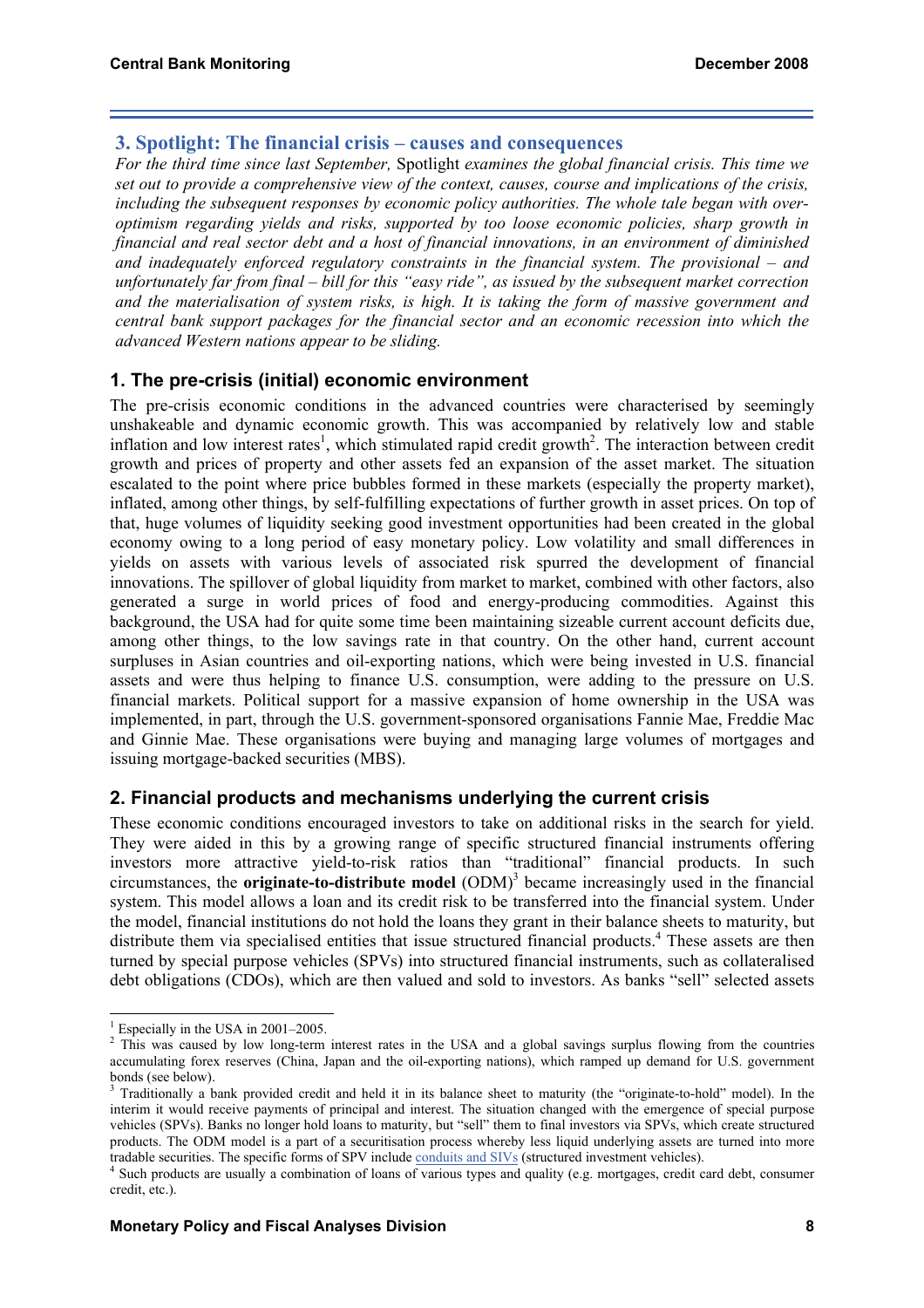to SPVs and thereby remove them from their balance sheets, they also remove the credit risk from their books. This reduces the loan originator's interest in accurately assessing the creditworthiness of borrowers and leads to relaxation of the lending requirements. As a result, the loan's transferability from the bank's balance sheet via a structured financial instrument takes over from the risk of default as the key lending parameter.

These financial instruments were attractive not only to investors, but also to other financial market participants. Their complex structure meant that they created new roles and thereby spawned a whole chain of relationships through which other intermediaries – such as rating agencies<sup>5</sup> – became involved in the transactions. The innovations gave rise to a "parallel banking system" allowing further loan issuance with an unchanged stock of bank liabilities. Besides the SPVs mentioned above, this parallel banking system was made up of investment banks and investment and hedge funds. All were involved in sizeable long-term transactions in lent money, which they financed with short-term securities, and the system became heavily leveraged (see the figure below). Paradoxically, this parallel banking system was being driven forward by securitisation, which had originally been meant to mitigate system risk. Now, however, the failure of institutions in their new roles and the conflict of interests in the securitisation chain are conversely regarded as a cause of the current financial crisis.

#### **The profit mechanism and the securitisation chain**

In the hypothetical case of leverage profit mechanism (in the figure below), a key role is played by the spread (3% in this example), which allows the bank to make 3 units of profit margin for every 100 units invested in expanding its portfolio. From this perspective, the bank has an incentive to borrow and invest "as much as possible". The risk is the situation where home owners default, the value of the MBS portfolio declines, refinancing gets more expensive, investors demand higher interest and the spread decreases.



Source: Wikipedia, CNB modifications

-

This mechanism is just one link in a chain in which other relations and entities also operate. SIVs (off-balancesheet companies of parent investment banks) finance the issuing of CDOs<sup>6</sup> (collateralised debt obligations) with  $ABCP<sup>7</sup>$  (asset-backed commercial paper), which depends on money market conditions. Given the nature of its trading, risk exposure of the SIV grows beyond usual extent in two areas - insufficient liquidity and solvency problems. The liquidity risk stems from the fact that it borrows short term in the money market (where the ABCP rolls over) and invests longer term. It faces solvency risk if the value of the long-term investments it has bought (primarily CDOs) falls significantly and it is unable to meet its obligations as a result.

<sup>&</sup>lt;sup>5</sup> Structured instruments are rated by rating agencies, which try to estimate the probability of default of the security issuer as accurately as possible. These ratings are also used by selected groups of institutional investors (such as pension funds) as a "licence" from the regulator to purchase a given asset.

<sup>&</sup>lt;sup>6</sup> A CDO is a debt-backed obligation backed by an underlying pool of debt instruments such as MBS. The yields paid on the tranche are derived from the performance of the individual items of the underlying pool. CDOs are usually issued in three risk options (tranches). Each tranche has a different yield and a different risk (the higher the yield, the higher the risk of loss). If a credit event occurs in the underlying pool, the losses are applied first of all to the highest-risk "equity (first-loss) tranche" and, depending on the size of the loss, then to the "mezzanine tranche" and then to the "senior tranche". The main reason for executing CDO transactions is that they offer the opportunity to profit from the arbitrage between the yields on the underlying pool assets (the CDO collateral) and the liability financing costs (the CDO tranches). The secondary motivation for CDO transactions is to reduce regulatory capital requirements by removing loans from the originator's balance sheet.

<sup>&</sup>lt;sup>7</sup> SIVs issue ABCP and sell it to raise funds on the money market which they then use to purchase assets from a pool. ABCP is a form of short-maturity (usually 90–180 days) debt, and ABCP financing is usually cheaper than credit lines.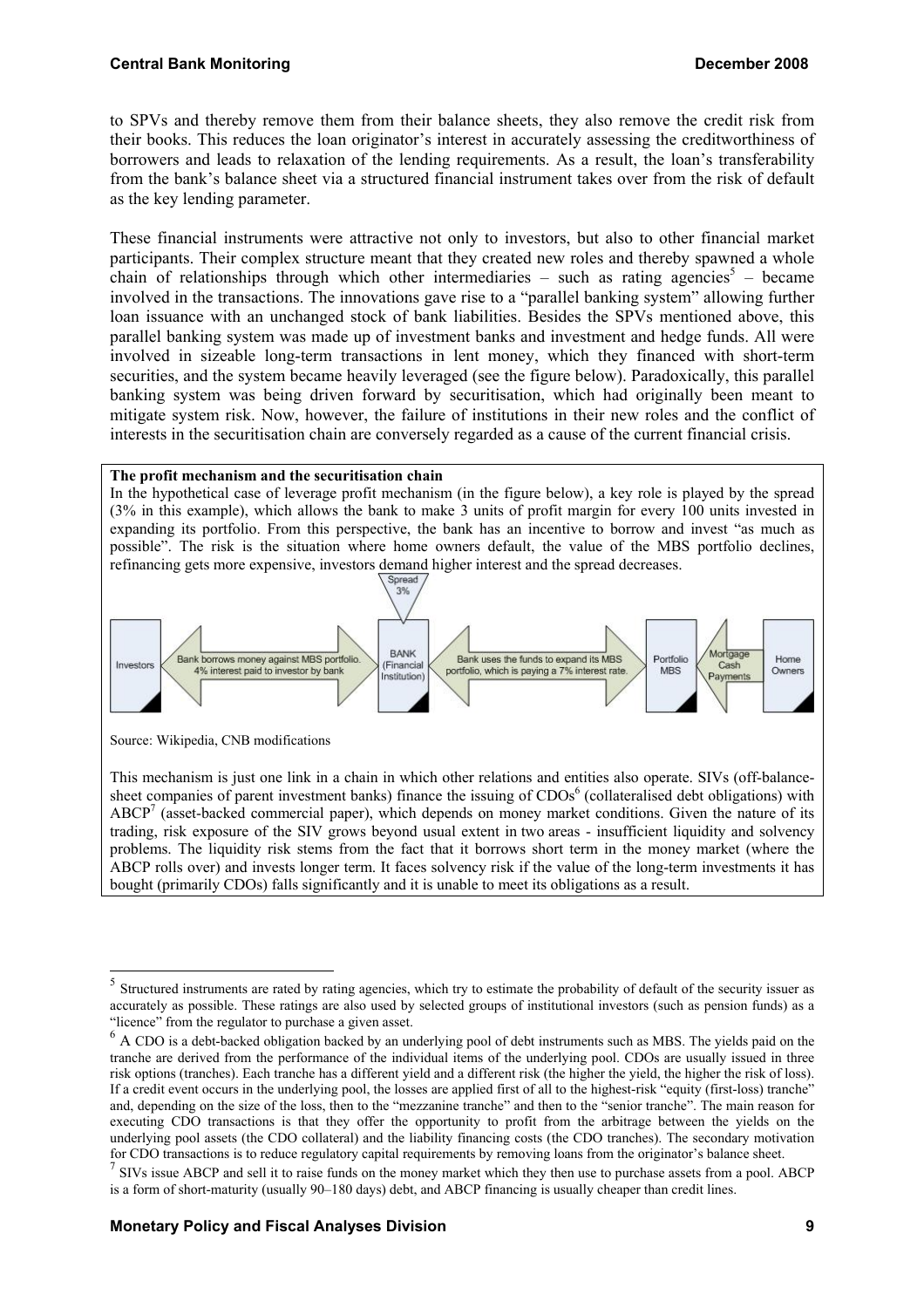## **3. Other factors behind the crisis**

In this context of a massive expansion of structured financial products, changes in the institutional environment also helped to bring on the current financial crisis. In particular, there was a gradual **relaxation of lending standards** and mortgage-granting conditions, as well as laxer supervision of housing loans. The prudential rules ceased to be applied. This was particularly true for the subprime segment of the U.S. mortgage market, i.e. households with a higher risk of default, lending to whom surged thanks to massive CDO securitisation and hence the transfer of risk into the financial system. These activities were stimulated by over-optimism and by the benefits of the transactions to all parties in the securitisation chain (fees on volumes of instruments sold, profit margins on transaction volumes, etc.). The Fed, moreover, decided in 2002 to exempt new mortgage lenders from supervision. The relaxation of regulatory and supervisory standards pertained not only to the mortgage market, but also to financial derivatives, which in  $2000<sup>8</sup>$  were exempted from the reserve requirements (Commodity Futures Modernisation Act). One very significant intervention in the system was **the granting of an exemption from the capital requirement rules** in 2004. This applied to investment firms with capital exceeding \$5 billion and thus benefited major investment houses such as Goldman Sachs, Merrill Lynch, Lehman Brothers, Bear Stearns and Morgan Stanley. This exemption meant a legal relaxation of the debt-to-net-capital ratio from the original 12:1 to around 30:1. This relaxing of SEC rules allowed investment banks to double their use of leverage. For comparison, the ratio was around 15:1 for deposit banks, whereas it was 70:1 in the case of Freddie Mac.

As mentioned above, the complexity of the securitisation chain allows intermediaries in the chain to make money from fees without bearing credit risk or putting their own capital into the transaction.<sup>9</sup> The resulting structured financial products, however, are by their very nature difficult to value. External agents (rating agencies, underwriters, custodians) play a significant role, providing specific services without selling or buying these assets themselves. The whole system is critically dependent on confidence in counterparties.

The rating of a structured product is not identical to that of a corporate bond, in contrast to what many investors seem to think. The reason consists in the principle<sup>10</sup> of risk distribution – pooling and tranching. Although this does spread the risk and create a security with a low probability of loss, the potential loss is far higher and more sensitive to the business cycle. Rating agencies failed to factor the  $\alpha$  decline in house prices into their models<sup>11</sup> and underestimated the effect of the decline in house prices on subprime default rates. Their models thus used the low default rate observed during the upward phase of the cycle. It should be added that the assessments performed by rating agencies related only to the risk of default and not to market or liquidity risk. Investors therefore wrongly interpreted the ratings as being comprehensive (i.e. as integrating liquidity, market and credit risk).

From the accounting standards perspective, structured products are valued at fair value<sup>12</sup>. CDO valuation is based on models whose inputs are not directly observable. The valuation of CDO tranches is meanwhile influenced by the **correlation of default events** and recent developments have shown that this risk is not sufficiently reflected in the models<sup>13</sup>. In the early phase of the crisis (summer 2007)

1

<sup>&</sup>lt;sup>8</sup> CDOs are not regulated in any way. They are traded over the counter and there is virtually no secondary market.

<sup>9</sup> <sup>9</sup> Mortgage sellers are motivated to sell as many loans as possible, banks turn the loans into mortgage-backed securities (MBS), and investment banks (and their SIVs) "repackage" the MBS into complex CDOs.

 $\frac{10}{10}$  From the nature of CDOs we know that the cash flows of the underlying pool are generated by its assets. There is a default linkage between similar groups of assets, and the potential losses are applied first to junior equity tranches. The ratings of structured securities could thus deteriorate far faster and more broadly than those of corporate bonds. Tranche ratings were more variable than corporate bond ratings. The features normally used as instrumental variables for rating corporate bonds are thus not equally suitable for structured products.<br><sup>11</sup> Even though rising house prices in the USA over the past decade had been identified as a potential source of problems.<br><sup>12</sup> Fair value is defined as the amount f

willing parties in an arm's length transaction.

<sup>&</sup>lt;sup>13</sup>A correlation of approximately 0.2 had been assumed during the period of calm. By contrast, the correlation jumped to almost 1 during the crisis.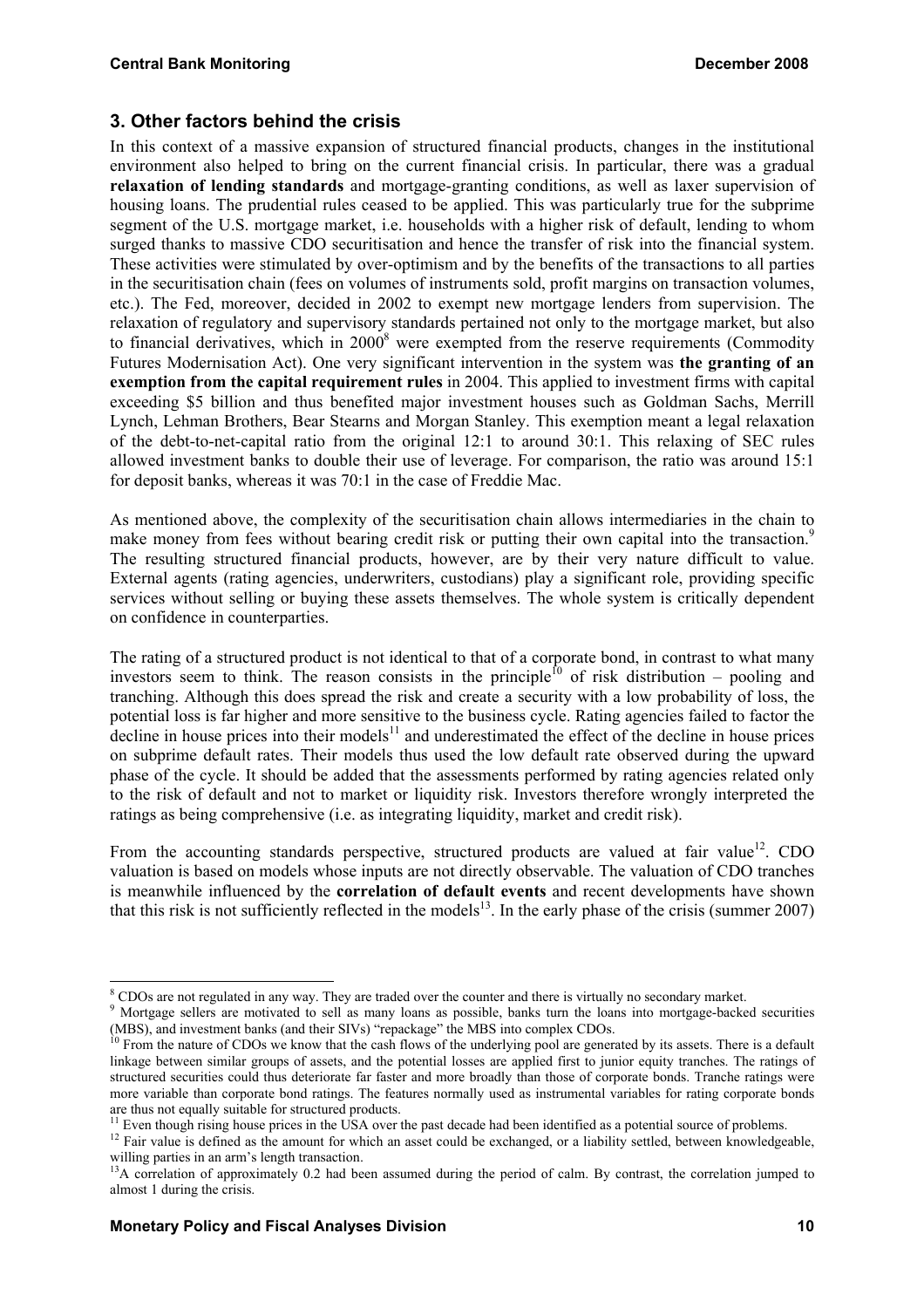the indices of securities backed by loans (especially mortgages)<sup>14</sup> fell and, given the CDO valuation method, pushed CDO prices downwards. This set off a spiral driven by massive sales of assets due to their falling value. The valuation of financial assets at fair value apparently has a procyclical effect on the financial markets. This procyclicality, however, is not due to the accounting standards themselves working with fair value, but stems from economic stimuli per se, with the accounting standards merely amplifying the cycle. Likewise, regulation can in some cases amplify the cycle by requiring some institutional investors to buy financial assets of a particular quality based on ratings. If an agency downgrades its rating, the investor is compelled by the regulator's requirements to sell the relevant asset, usually at a lower price than the investor thought. The rating downgrade does not cause a loss directly, but triggers a sale of assets, causing the market value of those assets to decline.

To sum up, in the pre-crisis period, investment banks, government-sponsored organisations, hedge funds and other institutions operated with high debt to capital ratios in an environment of low and stable interest rates. The entire financial system was caught up in a dangerous wave of growth and profit euphoria. Throughout the pre-crisis period, the risks of this situation being unsustainable existed. Attention was drawn to the financial stability threats stemming from this situation. From the present perspective, however, these risks were not properly appreciated, be it due to over-optimism or because the risk management models, product valuation models and rating models either did not reflect these risk or underestimated them.<sup>1</sup>

## **4. The crisis erupts: Course, manifestations and implications**

In summer 2007, the housing market in the USA started experiencing rising delinquency on mortgage loans. This situation was caused by rising interest rates on adjustable-rate mortgages and by rising interest rates in general (up to 5%). The bursting bubble on the housing market simultaneously caused the value of property used as mortgage collateral to start falling. Mortgage lenders started insisting that lenders make up the shortfall in collateral value, but their low-income clients could not afford to meet these demands. That sums up the early phase of the crisis, known at the time as a subprime crisis (see [CBM September 2007\)](http://www.cnb.cz/m2export/sites/www.cnb.cz/en/monetary_policy/monitoring/download/0703_cbm.pdf). Unfortunately, however, the problem of subprime mortgages (and other loss loans) was not isolated and soon spilled over much more seriously into the sector of securities backed by these loans and other markets in structured products. Large quantities of such securities were owned by financial institutions not only in the USA, but also in Europe and other parts of the world. Owing to the aforementioned linkages within the securitisation chain, there was a rise in **system risk** over time. This risk materialised when the crisis erupted as a result of falling property prices and mass defaults in the subprime sector.

The events in summer and autumn culminated in **liquidity problems, a lack of credible information and a collapse of confidence between financial market participants**. Information was inadequately and asymmetrically distributed along the entire securitisation chain. Rating agencies faced a loss of confidence following a wave of rating downgrades. Most significantly, it was unclear which institutions were exposed to structured financial products and to what extent they were threatened by losses from such holdings. Furthermore, information on the prices of these products became unreliable or unavailable. The collapse of confidence led to a rise in the interest rate spread. Risks were reassessed and refinancing costs rose. The liquidity problems (the financial crisis was regarded in its initial phase as a liquidity crisis) proved to be very severe, as they increased the refinancing costs of

<sup>-</sup><sup>14</sup> For example, ABX market indices, which reflect the value of particular asset types, in this case ABS. The indices are expressed as averages reflecting the value of dollar investments in a broadly diversified portfolio of ABS with a particular rating.

<sup>&</sup>lt;sup>15</sup> The main risks were the following: (i) Loss of information on credit quality, as transparency fell heavily owing to the processes needed to create structured products, i.e. owing to the pooling of loans in the underlying pool and the creation of tranches. (ii) Correlation risk (the higher the correlation between defaults, the greater the risk of mass defaults on individual items of the underlying pool. (iii) Concentration risk – a limited group of participants trades in credit derivatives, and that group is usually heavily leveraged and reacts sensitively to rising refinancing costs. Linked with this is (iv) liquidity risk, i.e. the ability to raise funds. To a large extent the "classic" (v) market risk of illiquid structured products also existed. Moreover, a large degree of leverage is built into the debt instruments that form the basis of CDO products. One can say that "tranching" gives rise to another layer of leveraging, implying increased susceptibility to losses.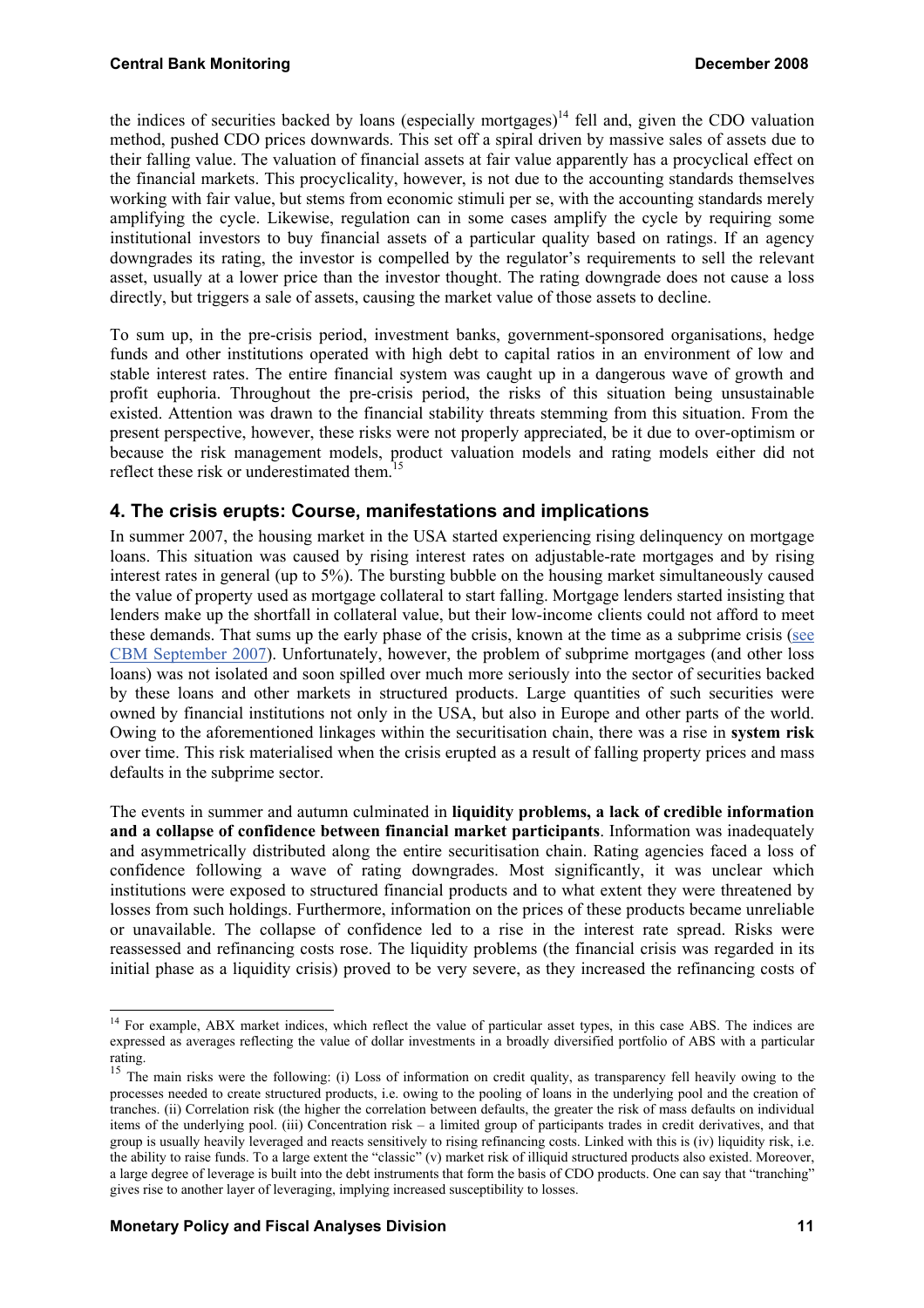the full spectrum of market participants.<sup>16</sup> During the liquidity crisis, i.e. at the start of the overall financial crisis, it became all too clear that the financial innovations were heavily dependent on market liquidity. This culminated in the simultaneous materialisation of credit, market and liquidity risk.

The significant deterioration in investment firms' balance sheets resulting from write-offs of problem assets led to **solvency problems** in these institutions. As time progressed, the primary problems with liquidity and with refinancing liabilities therefore began to put the health, and in some cases the very existence, of financial institutions at risk.<sup>17</sup> Given the massive falls in prices of structured products, the value of the assets held in investment banks' balance sheets also fell, endangering their ability to meet their obligations. It turned out that credit risk had not entirely vanished from the system and parent banks were forced to take their off-balance-sheet SIVs and conduits back under their wings, further worsening those banks' financial condition.

The situation escalated when the banking and entire financial world experienced a series of collapses of investment banks (Bear Stearns and Lehman Brothers) and the mass "nationalisation" or forced takeover of major investment firms and insurance companies by their competitors (Merrill Lynch, Wachovia, Fortis, Dexia, AIG and the Icelandic banks). The collapse of the major investment bank Lehman Brothers (15 September 2008) is generally regarded as the critical moment when the previously localised liquidity and solvency crisis in the U.S. mortgage sector exploded into a global financial crisis of vast proportions. Not only did this bank have huge exposure to structured products, but it was also highly leveraged (as in the case of Bear Stearns<sup>18</sup>). By contrast, the bankruptcy of Washington Mutual, the largest U.S. savings and loan association, was due more to a shortage of liquidity for its trading activities than to over-exposure to CDOs and other structured products.

## **5. Actions taken by central authorities during the financial crisis**

Central banks and governments reacted to the financial sector's problems and to the collapses and forced takeovers of financial corporations in various ways and to various degrees. The central banks in the USA, the euro area and the UK supported the interbank market by supplying extraordinary liquidity and by expanding the range of instruments they use<sup>19,20</sup>. The BoE initially (until December 2007) relied mainly on its standing facility and later expanded the range of eligible collateral for money market operations. By contrast, the ECB almost from the start widened the range of collateral, extended the maturities of its operations and actively managed the provision of liquidity. The Fed responded primarily by lowering its key interest rates (from 5.25% in summer 2007 to the present 1%) and in the later phase, up to the present, by expanding its [range of facilities](http://www.federalreserve.gov/monetarypolicy/taf.htm) to include operations targeted at particular segments of the financial market, for example the Primary Dealer Credit Facility [\(PDCF\)](http://www.federalreserve.gov/monetarypolicy/pdcf.htm) and the [ABCP MMMF](http://www.federalreserve.gov/monetarypolicy/abcpmmmf.htm) liquidity facility.<sup>21</sup> Swap lines allowing domestic currency to be exchanged for dollars were also established between the Fed and several other central banks.<sup>22</sup> These

-

<sup>&</sup>lt;sup>16</sup> For example, they increased house buyers' borrowing costs. Hedge funds had problems rolling over their leveraged positions, as they faced capital withdrawals by clients and were asked to provide increased collateral. Money market funds were forced to sell downgraded assets, as the regulations only allowed them to hold the highest-rated securities. SIVs faced increasing problems with financing CDO issuance, as it was no longer easy to roll over ABCP and in the better case they had to use more expensive credit lines from their parent banks.

<sup>&</sup>lt;sup>17</sup> A key factor here was the materialisation of concentration risk and the interconnectedness of major companies in the structured product sector. Investment banks not only issued structured products, but also held them in their trading portfolios, often with inadequate risk assessment.

<sup>&</sup>lt;sup>18</sup> Bear Stearns was bought by JP Morgan Chase on 25 March 2008 for \$10 a share. In August 2007, its share price had been \$205 a share.

<sup>&</sup>lt;sup>19</sup> For a description of their operations, see the March 2008 issue of <u>Central Bank Monitoring</u> and the news section in the [June 2008](http://www.cnb.cz/m2export/sites/www.cnb.cz/en/monetary_policy/monitoring/download/0802_cbm.pdf) edition.

 $^{20}$  The liquidity crisis has necessitated changes in central bank facilities. In a nutshell, those changes are: (i) longer financial instrument maturities, (ii) a wider range of assets eligible as collateral: (iii) a wider range of financial institutions to which CBs are willing to lend, and (iv) larger-volume operations.

<sup>&</sup>lt;sup>21</sup> This facility was introduced in September 2008 and testifies to the Fed's efforts to react to the needs of individual segments of the financial system.

<sup>22</sup> Australia, Brazil, Canada, Denmark, the euro area, Korea, Japan, New Zealand, Mexico, Norway, Singapore, Sweden, Switzerland and the UK.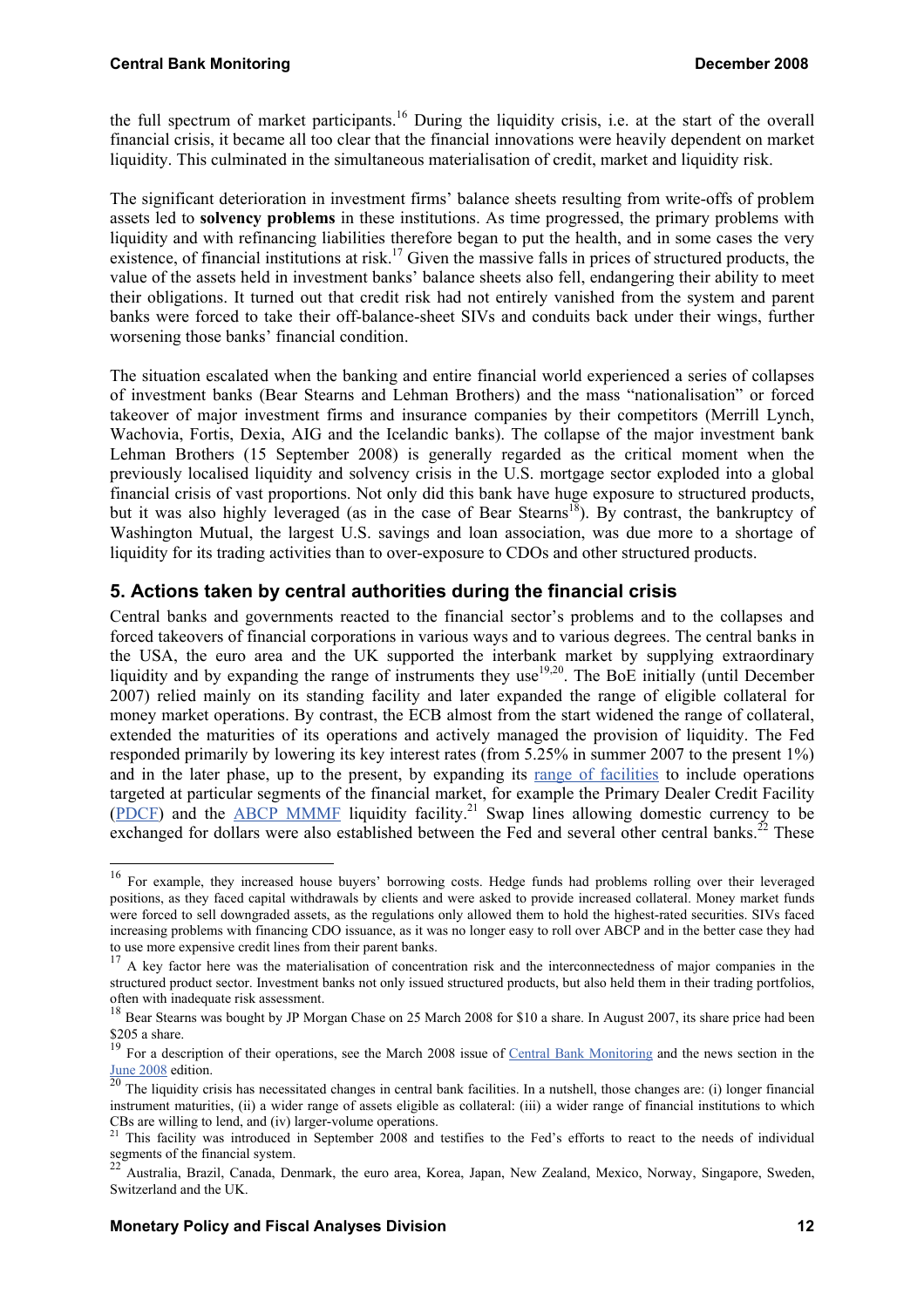operations have over time been expanded to a larger number of central banks and conducted in larger volumes owing to greater demand for dollar financing. In recent quarters, central banks have also slashed interest rates (see the opening pages of recent editions of *Monitoring*). There has even been a coordinated interest rate reduction of 50 b.p. by G10 central banks. These sizeable and often coordinated rate cuts by central banks and the introduction of new liquidity-providing facilities have been done in an attempt to stop the interbank money markets freezing up, to eliminate any unintended and inappropriate tightening of monetary policy, to keep credit accessible to entities from the real economy and thus to avert the danger of economic recession and a related further deterioration in the soundness of the financial sector.



Central banks (especially the Fed) have also temporarily taken lower quality assets than Treasury bills and government bonds into their balance sheets (in the form of collateralised lending operations and, in the case of the BoE via a Special Liquidity Scheme). The previously stable balance sheets of the [Fed,](http://www.federalreserve.gov/releases/h41/hist/h41hist1.pdf) the [BoE](http://www.bankofengland.co.uk/mfsd/iadb/index.asp?Travel=NIxSTxTBx&levels=1&FullPage=&FullPageHistory=&Nodes=X42565X42566X42567X42568X42570&SectionRequired=B&HideNums=-1&ExtraInfo=false&E42570XBMX42565X42568.x=20&E42570XBMX42565X42568.y=9) and the ECB started rising sharply in September 2008.<sup>23</sup> Although central banks have supplied the financial system

with copious liquidity, they have not succeeded in bringing down interbank rates or the spreads between collateralised and uncollateralised money market instruments (see the chart) to their pre-crisis levels.

The specific actions undertaken by **government authorities** to bolster the solvency and financial soundness of systematically important financial institutions can be split into four main categories: (i) increased deposit guarantees<sup>24</sup> and new guarantees of interbank loans<sup>25</sup>, (ii) direct capital injections into private financial institutions<sup>26</sup>, (iii) purchases of problem assets by funds set up by the government, (iv) other facilities and measures applied by government authorities in order to restore confidence in financial markets and stabilise the financial system. The following table summarises the approximate amounts of financial support provided.

-

 $^{23}$  The rise in the Fed's assets is due to both refinancing facilities and newly established facilities involving purchases of commercial paper (ABCP). The Fed is thereby attempting to clean up the balance sheets of important financial institutions and restore confidence between them so that they are once again willing to lend to the economy and enable markets to function. The BoE's assets have risen mainly because of a rise in long-term reverse repo operations.

<sup>&</sup>lt;sup>24</sup> The minimum guarantee for insured deposits in the EU countries is now  $\epsilon$ 50,000, and some states are offering unlimited  $\frac{1}{25}$  and  $\frac{1}{25}$ 

<sup>&</sup>lt;sup>25</sup> Some governments of EU countries are guaranteeing new bank loans with 5-year maturities issued until December 2009.<br><sup>26</sup> Countal injections tenested minority at Tien 1 senited unually in the form of professors change

<sup>26</sup> Capital injections targeted primarily at Tier 1 capital, usually in the form of preference shares purchased by the government.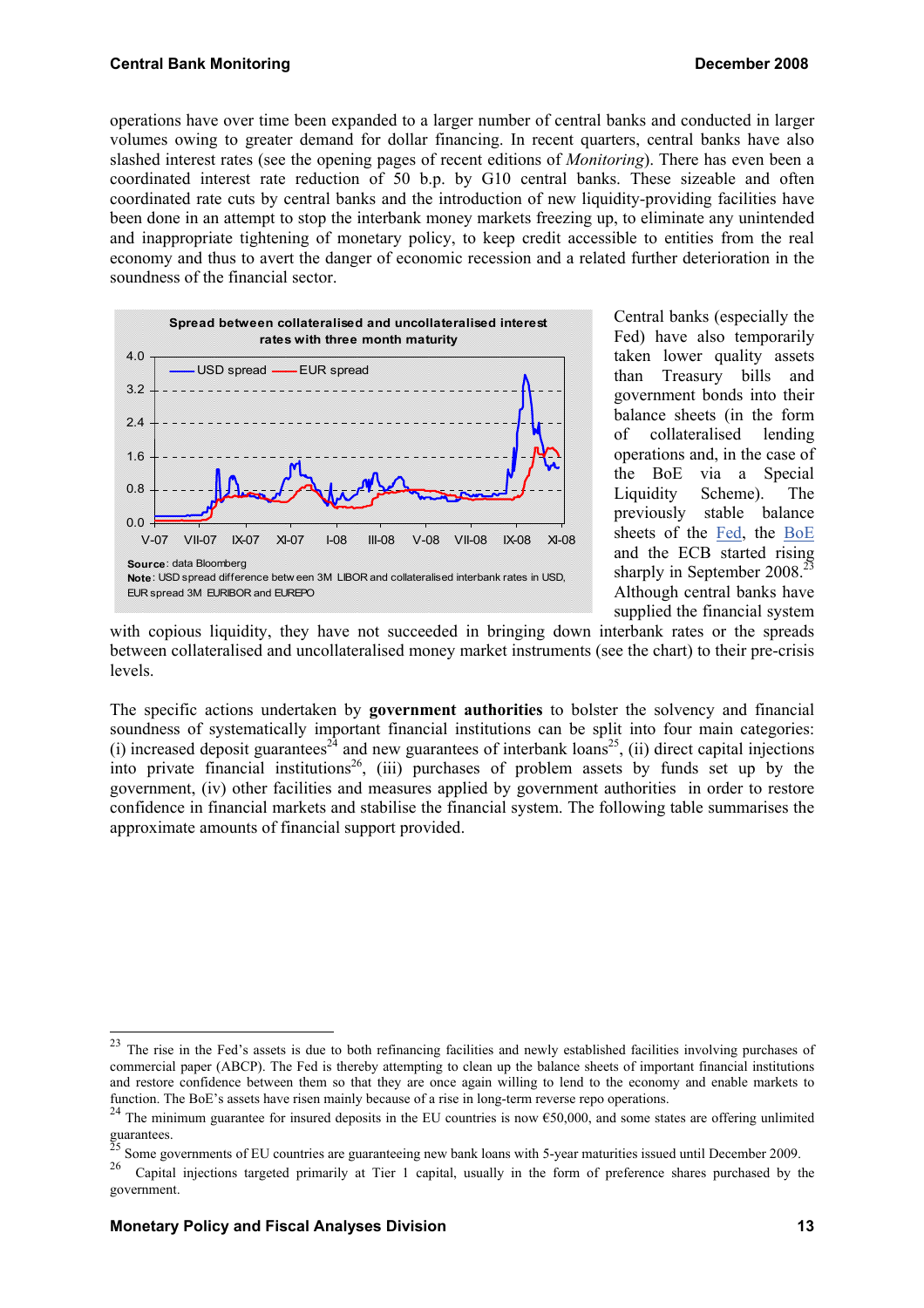|                           | Guarantee of<br>interbank liabilities | Capital injection  | Purchase of<br>problem assets | Other programmes<br>and measures |
|---------------------------|---------------------------------------|--------------------|-------------------------------|----------------------------------|
| <b>USA</b>                | \$1,400                               | \$250 <sup>1</sup> | \$450<br>$$800^2$             | $$185^3$                         |
| UK                        | £250                                  | £50                |                               | £200 $4$<br>£1495                |
| Euro<br>area <sup>6</sup> | €1,140 <sup>7</sup>                   | €242.3             | €52.5                         |                                  |

**Table: Selected actions of central authorities – rescue packages (billions)** 

**Sources**: Press releases, [BoE FSR October 2008](http://www.bankofengland.co.uk/publications/fsr/2008/fsrfull0810.pdf) p. 33, CNB modifications, data approximately as of 26 November 2008 **Notes**: **1** excludes \$20 billion capital injection in Citigroup, as no information was available on whether this \$20 billion is coming from the overall \$250 billion programme (so far \$125 billion has been distributed to nine institutions and the remainder to other organisations through an application process) or from outside this programme; **2** new plan to purchase assets (mortgage-backed debt and consumer debt securities); **<sup>3</sup>**includes [TSLF](http://www.newyorkfed.org/markets/tslf/termseclending_Historical.cfm) outstanding as of 25 November 2008; **4** Special [Liquidity Scheme;](http://www.bankofengland.co.uk/markets/sls/index.htm) **5** £99 billion Northern Rock and £50 billion Bradford & Bingley; **6** includes Austria, Belgium, France, Germany, Greece, Ireland, Italy, Netherlands, Portugal and Spain; **7** all euro area countries are guaranteeing newly issued bank loans with 1–5-year maturities (depending on the country) issued until December 2009; the figure given in the table is the sum of the values given in Table 2 in BoE FSR October 2008 p. 33. plus France  $\epsilon$ 320 billion.

These four main categories (inspired, among other things, by the UK rescue plan<sup>27</sup>) have also become the pillars of the approach of the EU countries, as implemented in various national modifications. Regardless of the high costs involved, governments have declared an active interest in preventing the failure of systematically important financial institutions, averting the threat of a chain reaction (domino effect) in the financial system, and supporting the banking sector in its ability to lend to the real economy.

# **6. Conclusion**

-

The macroeconomic causes of the current financial crisis and the related imminent economic slump lie in too loose monetary policies in a context of globally integrated financial markets and global imbalances. However, the crisis is also due in large part to microeconomic factors relating to financial innovations and to the structure of financial instruments and financial markets. The situation should thus be remedied<sup>28</sup> and probability from recurring reduced by a correction towards prudent macroeconomic stabilisation policies in the medium term and by measures targeted at eliminating the microeconomic causes of the instability. Private entities should behave with prudence, appropriately reinstate practices for the management of financial risk (liquidity risk in particular) and abide by those practices. As regards financial market regulation and supervision, it would seem to be appropriate to consider amending the current regulatory standards with a view to suppressing procyclicality, and to rigorously enforce discipline and compliance with the prudential rules by private entities. It will also be necessary to increase the transparency of particular groups of the financial system and force them to provide undistorted information on the exposure of specific entities to complex financial products. The recent developments also call for consideration of the creation of effective debt constraints. These measures should be based on a coordinated and systematic approach by national regulators and not on ad-hoc regulatory interventions made under time and other pressures. The experience of some countries suggests that merging regulatory and supervisory authorities into central banks can be an advantage during such financial crises. Monetary policy can by no means resolve all the problems with its standard facilities, so it is vital that macroprudential and regulatory measures form part of the comprehensive solution prescribed by central banks.

<sup>&</sup>lt;sup>27</sup> For information, see, for example,  $\frac{http://www.bankofengland.co.uk/publications/fsr/2008/fsrfull0810.pdf}{http://www.bankofengland.co.uk/publications/fsr/2008/fsrfull0810.pdf}$ , p. 31, Box 5.

<sup>&</sup>lt;sup>28</sup> By remedying the situation we mean finding an effective long-term solution to the instability of the financial sector, not just short-term "fire-fighting" or deferral of the problem with measures such as the emergency supply of liquidity to the financial system, bank nationalisation, provision of guarantees and capital injections.